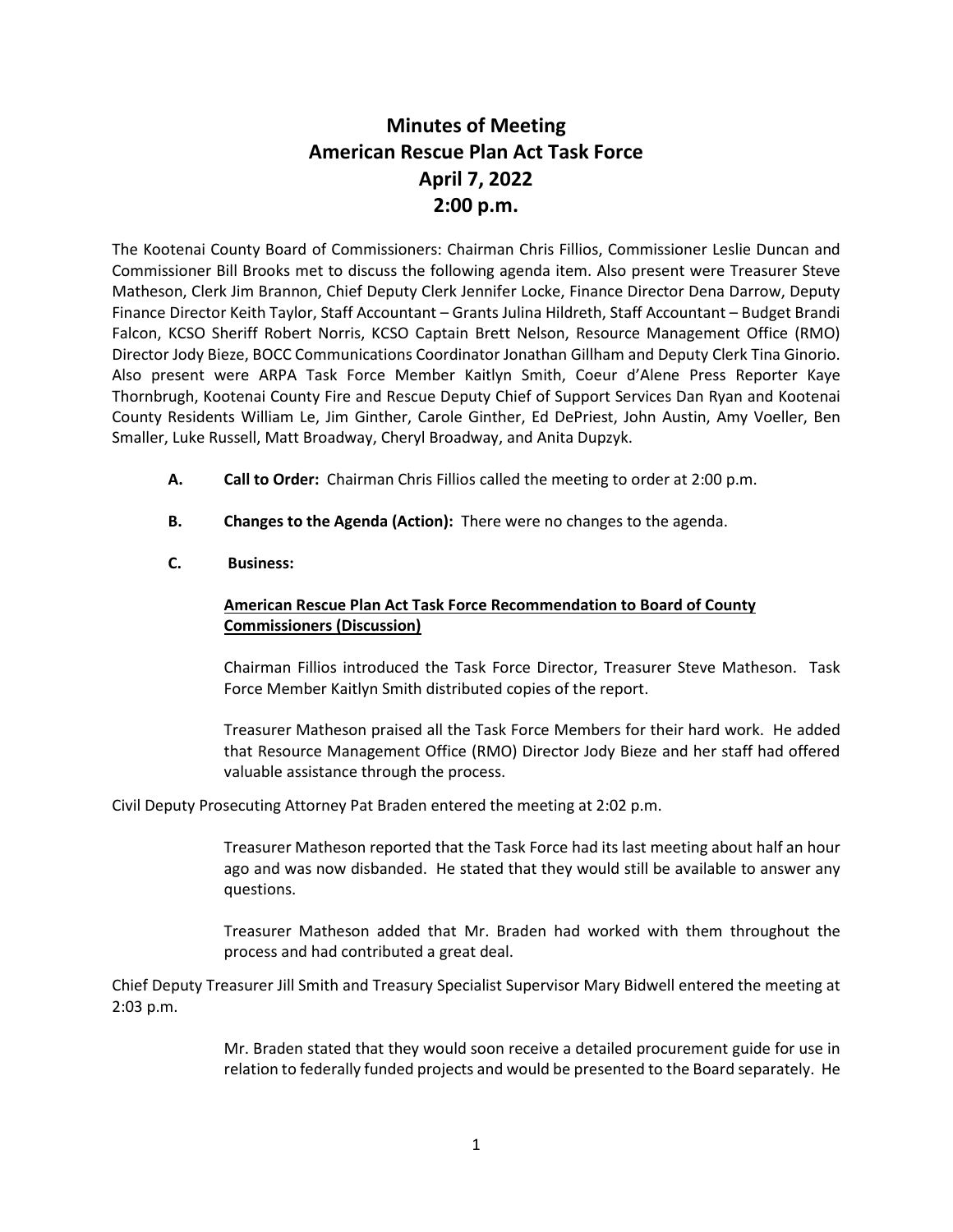explained that he would prepare an official resolution for the Commissioners in relation to this.

Chairman Fillios commented that, since this was the first time the Commissioners were seeing the report, they would take 30 days to review it thoroughly before reconvening to decide what action to take.

Commissioner Leslie Duncan expressed her excitement at receiving the finished product and said she would be strongly inclined to follow the recommendations.

Commissioner Bill Brooks reminded those present that he had said he would support a building project in the amount of \$17 million or less, provided it was paid for by a general obligation bond. He noted that the report recommended that \$22 million in ARPA (American Rescue Plan Act) funds be used for such a project and stated he would not support that.

**D. Public Comment:** This section is reserved for citizens wishing to address the Board regarding a County related issue. Idaho Law prohibits Board action on items brought under this section except in an emergency circumstance. Comments related to future public hearings should be held for that public hearing.

KCSO Sheriff Robert Norris reviewed the many challenges his department was currently facing and urged the Commissioners to prioritize public safety needs.

Kootenai County Resident Luke Russell urged the Commissioners to support the Innovia Foundation's project "Launch Northwest."

William Le, Coeur d'Alene, recommended that the Commissioners not accept the ARPA funds because this would equate with a passive compliance with the federal government's current misdeeds. He also recommended that they not provide funds to nonprofit organizations with progressive agendas. He suggested that the Commissioners hold a public hearing before making any final decisions on the use of the funds.

In response to a question from Sheriff Norris, Treasurer Matheson confirmed that the report would be made available to all Elected Officials and that it would be posted on the County's website this afternoon for the public to read.

Kootenai County Resident Ed DePriest asked whether the Commissioners had decided to accept the ARPA funds.

Commissioner Duncan said that the Board had previously voted to accept the funds but had not made a determination on how they would be spent.

Treasurer Matheson confirmed her statement. He remarked that \$32 million had been made available to Kootenai County but the recommendations made by the Task Force only would use about \$27 million. He explained that the remainder was being held aside in case there was another wave of COVID. He said that any money still unspent by December 2026 would have to be returned to the federal government.